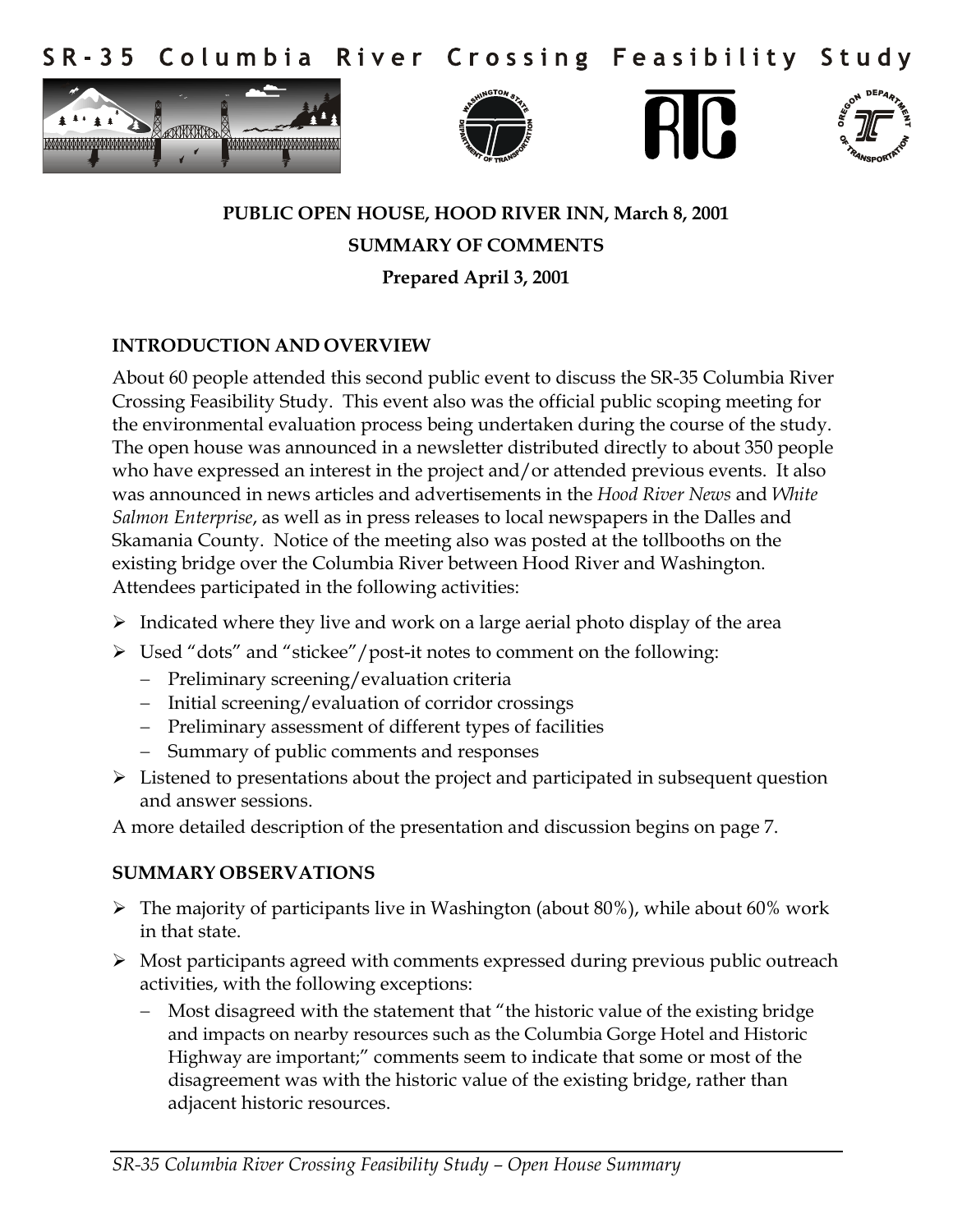- Over half disagreed with this statement: "potential visual impacts, particularly of a possible high bridge alternative are important."
- $\triangleright$  Almost all participants agreed with initial assessments of different types of facilities, with one exception. About 40% of those who comments, did not agree on the priority (high) for further evaluation of "short term improvements to the bridge."
- $\triangleright$  There was a wide range of comments about preliminary evaluation of corridors.
	- Just over half of the participants (who noted an opinion) agreed with the "low" rating for the West Corridor (7 agree, 6 disagree).
	- A slight majority agreed with the "high" rating for the City Center corridor (10 agree, 7 disagree)
	- Most agreed that the Existing Low corridor deserves a high rating (20 agree, 3) disagree)
	- Over half disagree with the low rating for the Existing High corridor (5 agree, 8 disagree)
	- A majority disagree with the "moderate" rating for the East A corridor (5 agree, 10 disagree)
	- All disagree with the moderate rating for the East B corridor.

It is unclear whether those who disagree with the moderate ratings for the two East corridors would prefer a low or high rating.

# **OPEN HOUSE RESULTS**

A summary of the results of each activity follows.

## **LIVE/WORK MAP**

Of those who participated in this exercise, five live in Hood River, three in Bingen, six in White Salmon and 15 outside of these cities (all in Washington). Six people work in Hood River, five in White Salmon, six in Bingen, four in other parts of Washington and six in other parts of Oregon. Results are summarized in the following table.

| <b>Location</b>             | Live | Work |
|-----------------------------|------|------|
| <b>Hood River</b>           | 5    | 6    |
| Oregon (outside Hood River) |      |      |
| <b>Bingen</b>               |      | 6    |
| <b>White Salmon</b>         | 6    | 5    |
| Washington (outside cities) | 15   |      |

## **CORRIDOR EVALUATION**

Participants were provided with a summary of results of a preliminary assessment of the potential for further study of crossing corridors. They were asked to use dots to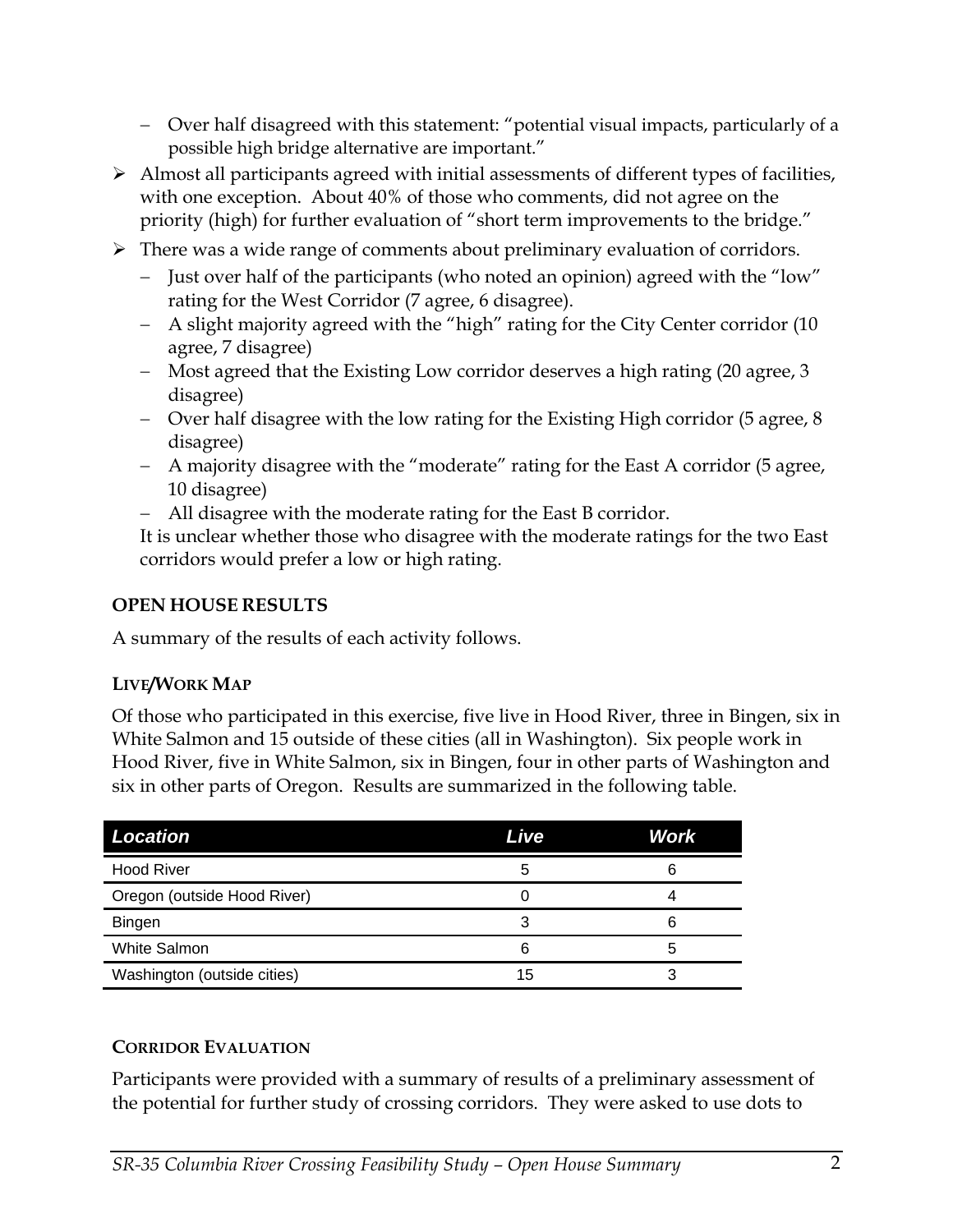indicate whether they agreed (green dots) or disagreed (red dots) with the initial assessments. They also were invited to add specific comments about the ratings. There was a wide range of agreement/disagreement and comments. Results follow.

|        | <b>Corridor</b>                                                                                                                                                                                            | <b>Potential for Further</b><br><b>Study</b> | Agree | <b>Disagree</b> |
|--------|------------------------------------------------------------------------------------------------------------------------------------------------------------------------------------------------------------|----------------------------------------------|-------|-----------------|
| □      | West Corridor: connecting I-84 in<br>Oregon to SR-14 in Washington                                                                                                                                         | Low                                          | 7     | 6               |
|        | <b>Comments:</b>                                                                                                                                                                                           |                                              |       |                 |
|        | Bridges at West Corridor would have major effect on recreation windsurf/kiting at the #1 spot for<br>recreation in the main corridor.                                                                      |                                              |       |                 |
| $\Box$ | <b>City Center Corridor: connecting</b><br>from the Hood River City Center<br>interchange to SR-14 in Washington.                                                                                          | High                                         | 10    | $\overline{7}$  |
|        | <b>Comments:</b>                                                                                                                                                                                           |                                              |       |                 |
|        | Good to have in industrial area. Bridge at City Center Corridor would have negative impact on<br>recreation at the event site, windsurfing and kiting at the Sand Bar.                                     |                                              |       |                 |
|        | This option seems to fit with the Oregon population base and Underwood community.                                                                                                                          |                                              |       |                 |
|        | City Center would be okay, but there is not any reasonable way to connect to the narrow Highway<br>14.                                                                                                     |                                              |       |                 |
| $\Box$ | <b>Existing Low Corridor:</b><br>approximately the same alignment as<br>the current bridge.                                                                                                                | High                                         | 20    | 3               |
|        | <b>Comments:</b>                                                                                                                                                                                           |                                              |       |                 |
|        | City Center Corridor lines up with White Salmon dock grade, has low impact on Hood River event<br>site.                                                                                                    |                                              |       |                 |
| $\Box$ | <b>Existing High Corridor:</b><br>approximately the same alignment as<br>the current bridge but at a much<br>higher elevation; connecting from<br><b>Button Junction to Jewett Boulevard</b><br>$(SR-141)$ | Low                                          | 5     | 8               |
|        | <b>Comments:</b>                                                                                                                                                                                           |                                              |       |                 |
|        | We would be channeling all traffic through this one corridor.                                                                                                                                              |                                              |       |                 |
|        | As our population base grows, we will need more than one bridge.                                                                                                                                           |                                              |       |                 |
|        | High Corridor is not a convenient location. Existing site location is easiest for both sides of travel.                                                                                                    |                                              |       |                 |
| $\Box$ | East Corridor A: connecting Koberg<br>State Park to Bingen Point                                                                                                                                           | Moderate                                     | 5     | 10              |
|        | <b>Comments:</b>                                                                                                                                                                                           |                                              |       |                 |
|        | A bridge here ruins by noise the only Washington public access to river.                                                                                                                                   |                                              |       |                 |
|        | This option may have a positive impact on Bingen, White Salmon and Mosier.                                                                                                                                 |                                              |       |                 |
|        | East A will ruin wetland and wipe out the east end of Bingen if underpass on railroad. How would<br>trucks from Oregon get to SDS?                                                                         |                                              |       |                 |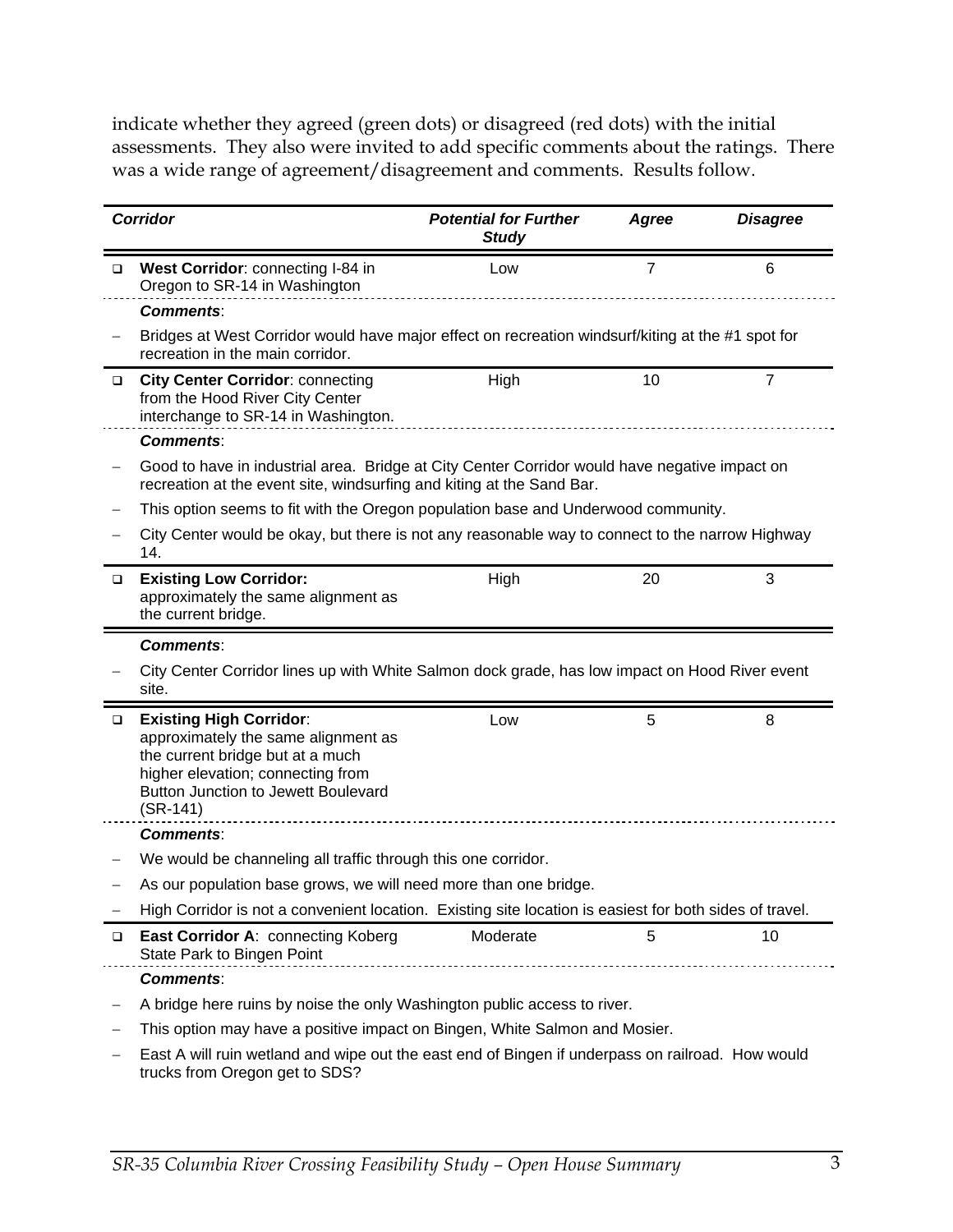| □ East Corridor B: located east of the | Moderate | 11 |
|----------------------------------------|----------|----|
| East A corridor, near the Reese's Mill |          |    |
| site in Washington                     |          |    |

#### **FACILITY EVALUATION**

Participants were provided with a summary of the results of a preliminary assessment of the potential for further study of different types of facilities. They were asked to use dots to indicate whether they agreed (green dots) or disagreed (red dots) with the initial assessments. They also were invited to add specific comments about the ratings. Participants generally agreed with the preliminary assessments with some exceptions. Results follow.

|        | <b>Facility</b>                                                                                                                            | <b>Potential for</b><br><b>Further Study</b> | Agree       | <b>Disagree</b> |
|--------|--------------------------------------------------------------------------------------------------------------------------------------------|----------------------------------------------|-------------|-----------------|
| $\Box$ | Aviation transport                                                                                                                         | Low                                          | 0           | 0               |
| $\Box$ | Bicycle/pedestrian only facility                                                                                                           | Low                                          | $\mathbf 0$ | $\overline{0}$  |
| $\Box$ | Ferry system                                                                                                                               | Low                                          | 0           | 0               |
| $\Box$ | Short-term improvements to the existing<br>bridge and adjacent roads (e.g., one-way<br>toll, reversible lanes, traffic lights)             | High                                         | 9           | 6               |
|        | <b>Comments:</b>                                                                                                                           |                                              |             |                 |
|        | Port of Hood River has been using tolls for purposes other than the bridge.                                                                |                                              |             |                 |
|        | Evaluate earthquake hazard.                                                                                                                |                                              |             |                 |
|        | As a reserve back-up to new bridge only.                                                                                                   |                                              |             |                 |
|        | One-way traffic on bridge will make I-84 interchange a mess, especially with traffic trying to<br>exit I-84 and go to White Salmon.        |                                              |             |                 |
|        | Present bridge – replaced and enlarged to encourage pedestrian traffic. Free bridge.                                                       |                                              |             |                 |
| $\Box$ | Single, multi-modal draw, floating or fixed<br>span bridge or tunnel that accommodates<br>automobiles, trucks, bicycles and<br>pedestrians | High                                         | 19          | 1               |
|        | <b>Comments:</b>                                                                                                                           |                                              |             |                 |
|        | Don't make it fancy, make it efficient.                                                                                                    |                                              |             |                 |
|        | We need to take some pride.                                                                                                                |                                              |             |                 |
| □      | Tramway                                                                                                                                    | Low                                          | 0           | 0               |
| ❏      | <b>Transit only facility</b>                                                                                                               | Low                                          | 5           | 0               |
|        | <b>Comments:</b>                                                                                                                           |                                              |             |                 |
|        | Need bike and foot travel.                                                                                                                 |                                              |             |                 |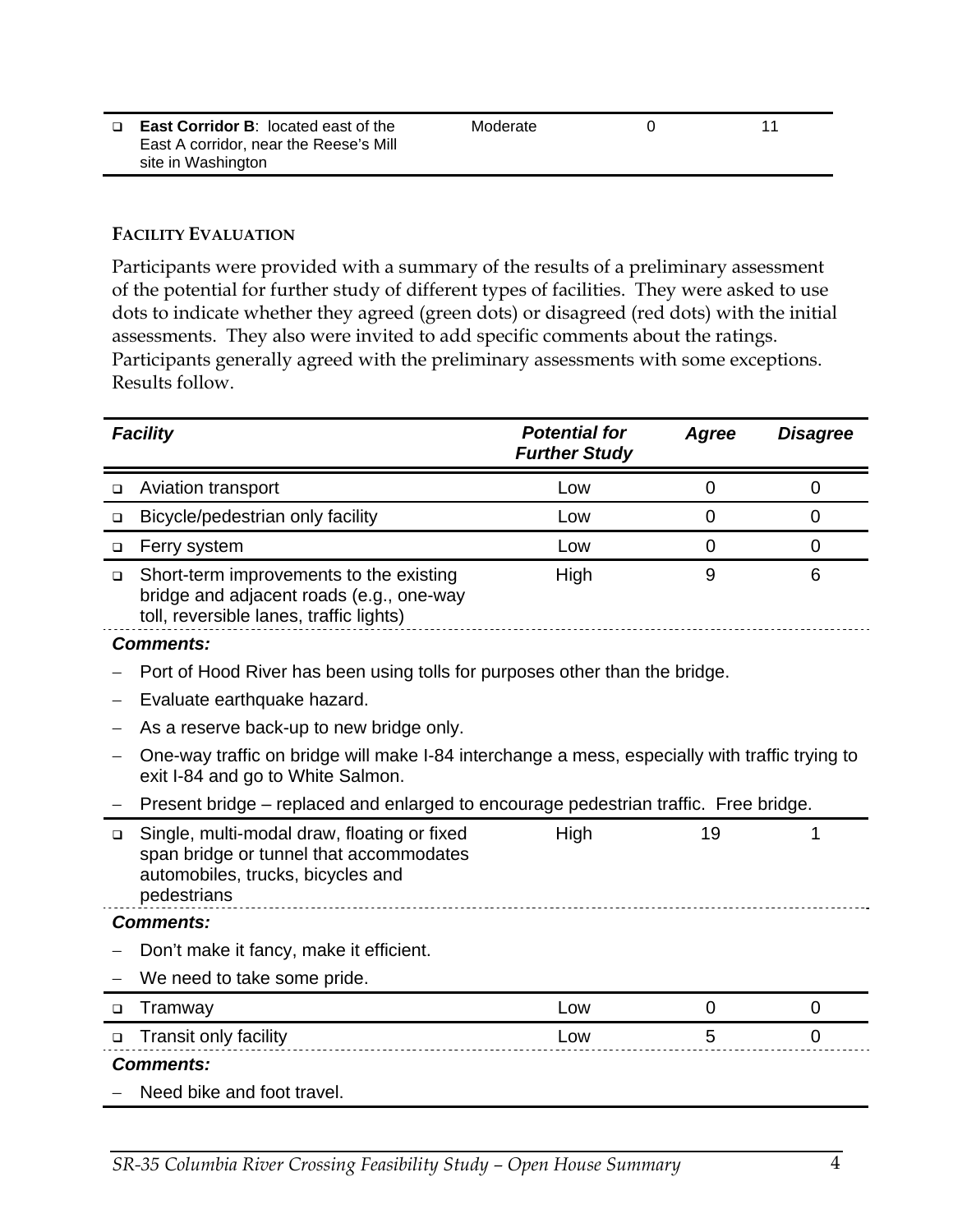| <b>Facility</b>                                                                                                                                 | <b>Potential for</b><br><b>Further Study</b> | Agree | <b>Disagree</b> |  |
|-------------------------------------------------------------------------------------------------------------------------------------------------|----------------------------------------------|-------|-----------------|--|
| Truck/bicycle/pedestrian bridge or tunnel,<br>$\Box$<br>in conjunction with existing bridge for<br>passenger vehicles                           | High                                         |       |                 |  |
| <b>Comments:</b>                                                                                                                                |                                              |       |                 |  |
| Creating a pedestrian/bicycle bridge or tunnel makes sense, but adding in trucks to the<br>crossing? No for both safety and aesthetic concerns. |                                              |       |                 |  |
| Vehicle-only bridge or tunnel, in<br>$\Box$<br>conjunction with the existing bridge set<br>aside for bicycles and pedestrians                   | High                                         | 12    | 3               |  |
| <b>Comments:</b>                                                                                                                                |                                              |       |                 |  |
| If this present bridge is not replaced it will collapse in 10-15 years.                                                                         |                                              |       |                 |  |

Two bridges would mean twice as much in maintenance cost.

#### **PUBLIC COMMENTS**

Participants were provided with a summary of comments made during previous public outreach activities. They were asked to use dots to indicate whether they agreed (green dots) or disagreed (red dots) with the comments. They also were invited to add additional comments. Participants generally agreed with the earlier comments, with some exceptions. Results follow.

| Comments/issues raised during initial meetings and<br><i>interviews</i>                                                                       | Agree | <b>Disagree</b> |
|-----------------------------------------------------------------------------------------------------------------------------------------------|-------|-----------------|
| The existing bridge feels unsafe - too narrow, particularly<br>for trucks, and the facility may have exceeded its useful life.                | 21    | Ü               |
| <b>New Comments:</b>                                                                                                                          |       |                 |
| There are only two options. Rebuild the existing or build at the Koberg site.                                                                 |       |                 |
| Might make a great pedestrian and bicycle bridge.                                                                                             |       |                 |
| Or make a one-way high traffic time release in future.                                                                                        |       |                 |
| Economic effects on adjacent communities, including the<br>port district, should be considered in evaluating future<br>crossing alternatives. | 12    | 3               |
| <b>New Comments:</b>                                                                                                                          |       |                 |
| Consider both ports equally.                                                                                                                  |       |                 |

The economy of the port should not be the only money factor. They need to diversify.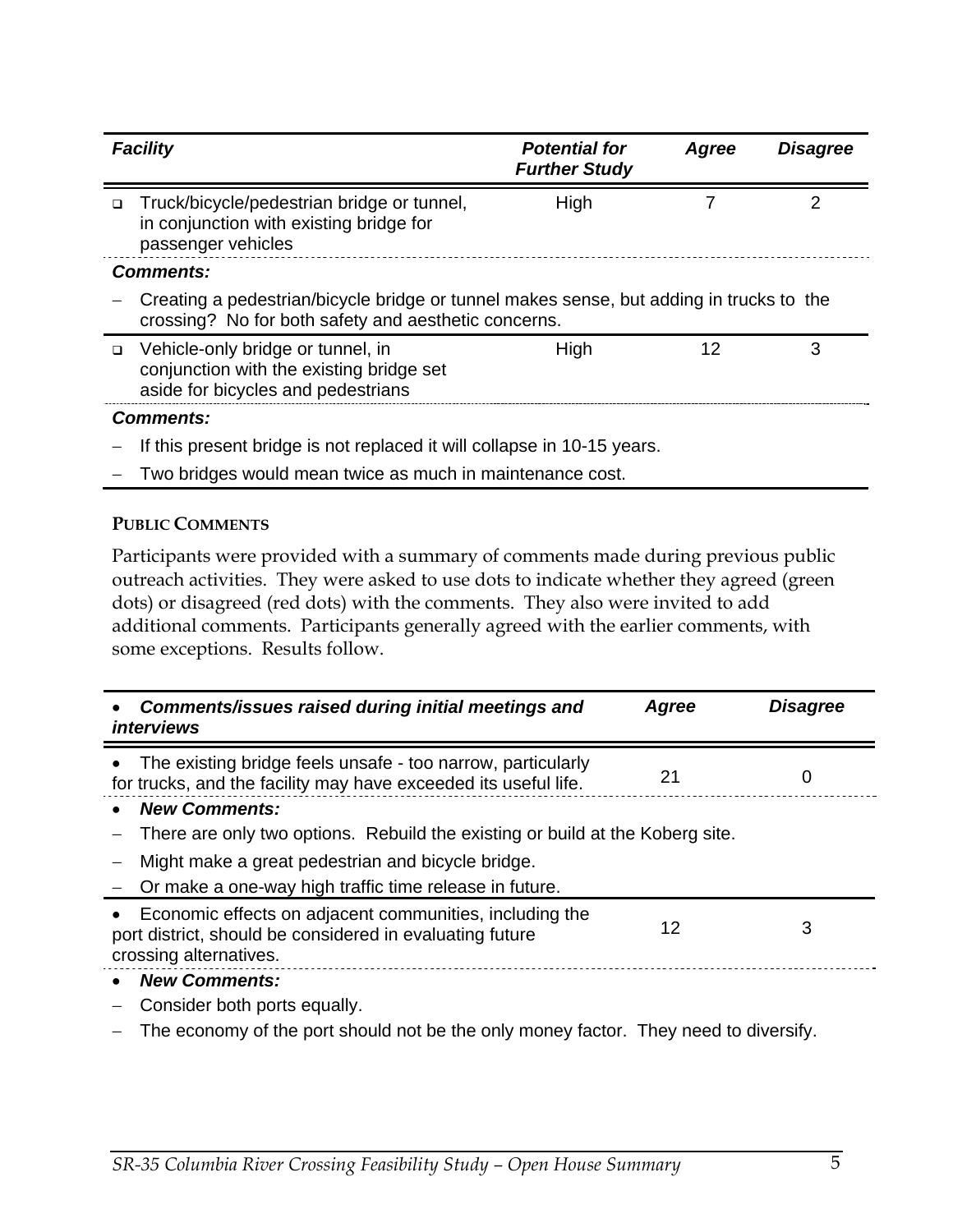| Comments/ issues raised during initial meetings and<br><i>interviews</i>                                                                                                          | Agree | <b>Disagree</b> |  |
|-----------------------------------------------------------------------------------------------------------------------------------------------------------------------------------|-------|-----------------|--|
| Impacts on adjacent transportation facilities and systems<br>should be evaluated.                                                                                                 | 11    | 0               |  |
| A new or improved bridge should accommodate<br>pedestrians and bicyclists safely.                                                                                                 | 16    | 0               |  |
| If used, tolls should benefit citizens on both sides of the<br>river equally and be discontinued when the facility is paid for.                                                   | 22    | 1               |  |
| <b>New Comments:</b><br>Can enough tolls be collected to even come close to the cost of a new bridge?<br>Trust account.<br>No tolls.                                              |       |                 |  |
| Capacity of a new or improved crossing to meet the<br>needs of the community at least 50 years into the future.                                                                   | 15    | 0               |  |
| <b>New Comments:</b><br>Especially if Indians build a casino and impact on I-84 interchange.                                                                                      |       |                 |  |
| Narrow travel lanes make freight movement difficult, as<br>do tolls.                                                                                                              | 15    | 0               |  |
| The historic value of the existing bridge and impacts on<br>nearby resources such as the Columbia Gorge Hotel and<br>Historic Highway are important.                              | 1     | 9               |  |
| <b>New Comments:</b>                                                                                                                                                              |       |                 |  |
| The bridge itself has little or no historic value to me when compared to the hotel/highway.                                                                                       |       |                 |  |
| Existing bridge may be needed in future as population or tourism base expands.                                                                                                    |       |                 |  |
| A new or improved crossing should conveniently serve<br>citizens on both sides of the river as communities in both<br>states are tied together for work, shopping, entertainment, | 12    | 0               |  |

and other social activities.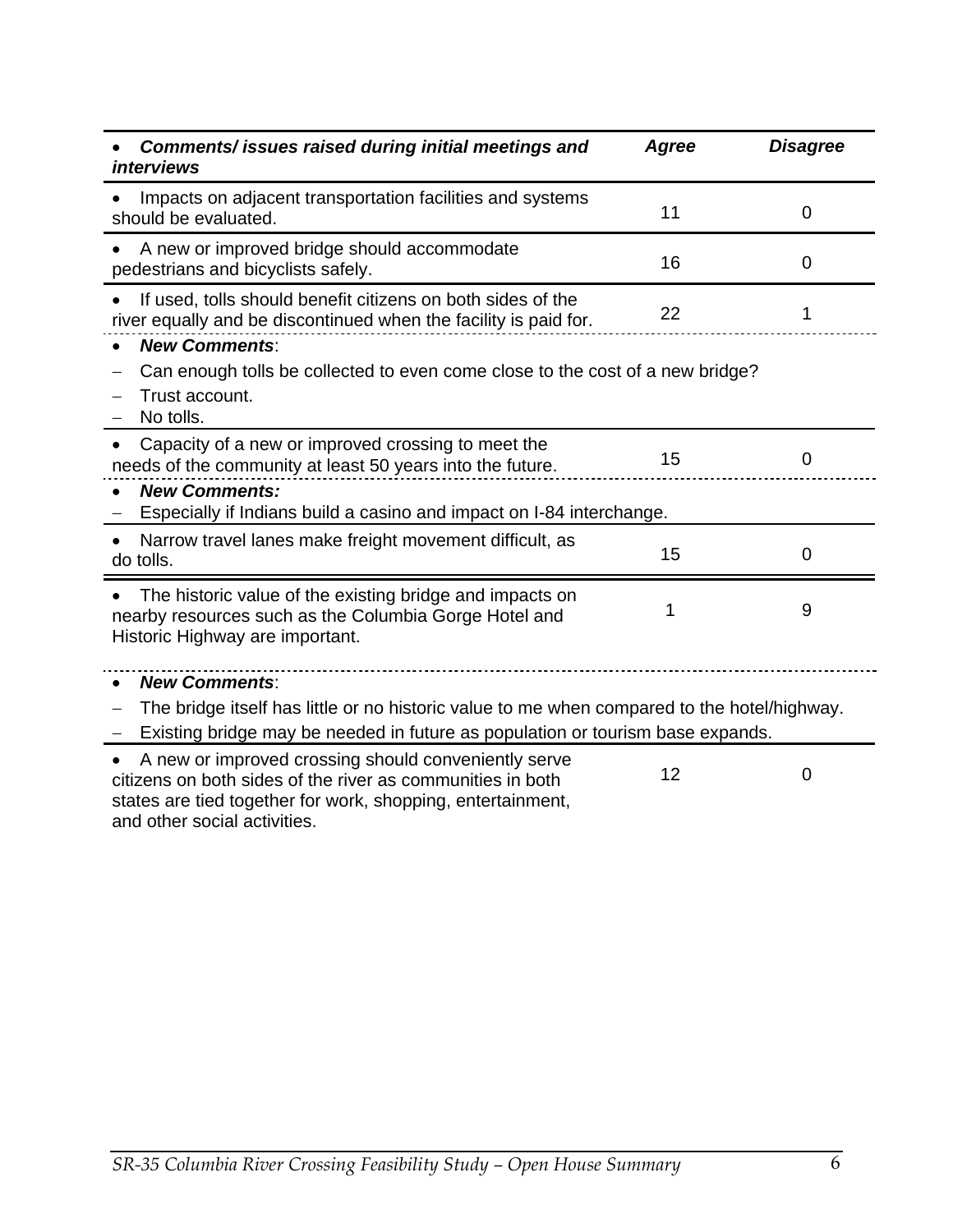| Comments/ issues raised during initial meetings and<br><i>interviews</i>                                                                                                                                                                                                                                                                                       | Agree          | <b>Disagree</b> |
|----------------------------------------------------------------------------------------------------------------------------------------------------------------------------------------------------------------------------------------------------------------------------------------------------------------------------------------------------------------|----------------|-----------------|
| Environmental impacts such as noise, effects on the<br>hatchery, wetlands and other natural areas such as Bingen<br>Lake are important.                                                                                                                                                                                                                        | 14             |                 |
| <b>New Comments:</b>                                                                                                                                                                                                                                                                                                                                           |                |                 |
| Do not put bridge over the west end of Bingen Pond.                                                                                                                                                                                                                                                                                                            |                |                 |
| The grated bridge is a good idea because of snow and ice. Snow plows on bridges do not<br>usually work too well.                                                                                                                                                                                                                                               |                |                 |
| The hum of the bridge is annoying. It is an environmental pollutant to my ears. I like to<br>walk the marina path in Hood River at lunch and the sound is trash. People I know who<br>have stayed at Hood River Inn were bummed at the constant drone of the bridge.<br>East Corridor concern for the beautiful stone house on Cedar Street concern for Bingen |                |                 |
| wetland sand pond.                                                                                                                                                                                                                                                                                                                                             |                |                 |
| Physical constraints such as the high bluffs on the north<br>side of the river may impact alternatives.                                                                                                                                                                                                                                                        | 6              | 0               |
| Potential visual impacts, particularly of a possible high<br>bridge alternative are important.                                                                                                                                                                                                                                                                 | 3              | 5               |
| Vertical and horizontal clearance and location within the<br>river channel will affect navigation.                                                                                                                                                                                                                                                             | $\overline{2}$ | 0               |
| Possible impacts on Koberg State Park, Stanley Rock<br>and the adjacent in-lieu fishing site and railroad crossings<br>should be examined.                                                                                                                                                                                                                     | 5              |                 |

## **PRESENTATIONS**

At two points during the open house, Dale Robins of the Southwest Washington Regional Transportation Council (RTC) and Chuck Green of Parsons Brinckerhoff provided participants with a brief summary and status report for the project, as well as an opportunity to ask questions or make comments. The Hood River Bridge was built in 1924. While improvements were made to the lift span and other components in 1938, the basic structure has changed little since the bridge was constructed. During the past 75 years, the type and number of vehicles crossing the bridge has changed significantly. Consequently, the bridge is deficient in its ability to meet current and future needs.

In 1997, in response to the desires of local residents, the Washington State Legislature designated the SR-35 corridor as a future route across the Columbia River. The corridor is not limited to the existing bridge or a specific type of structure. Due in part to efforts of local residents and elected officials, a grant to study the feasibility of the corridor was authorized as part of the Transportation Equity Act of the 21st Century (TEA-21). In 1999, RTC and the State Departments of Transportation for Oregon and Washington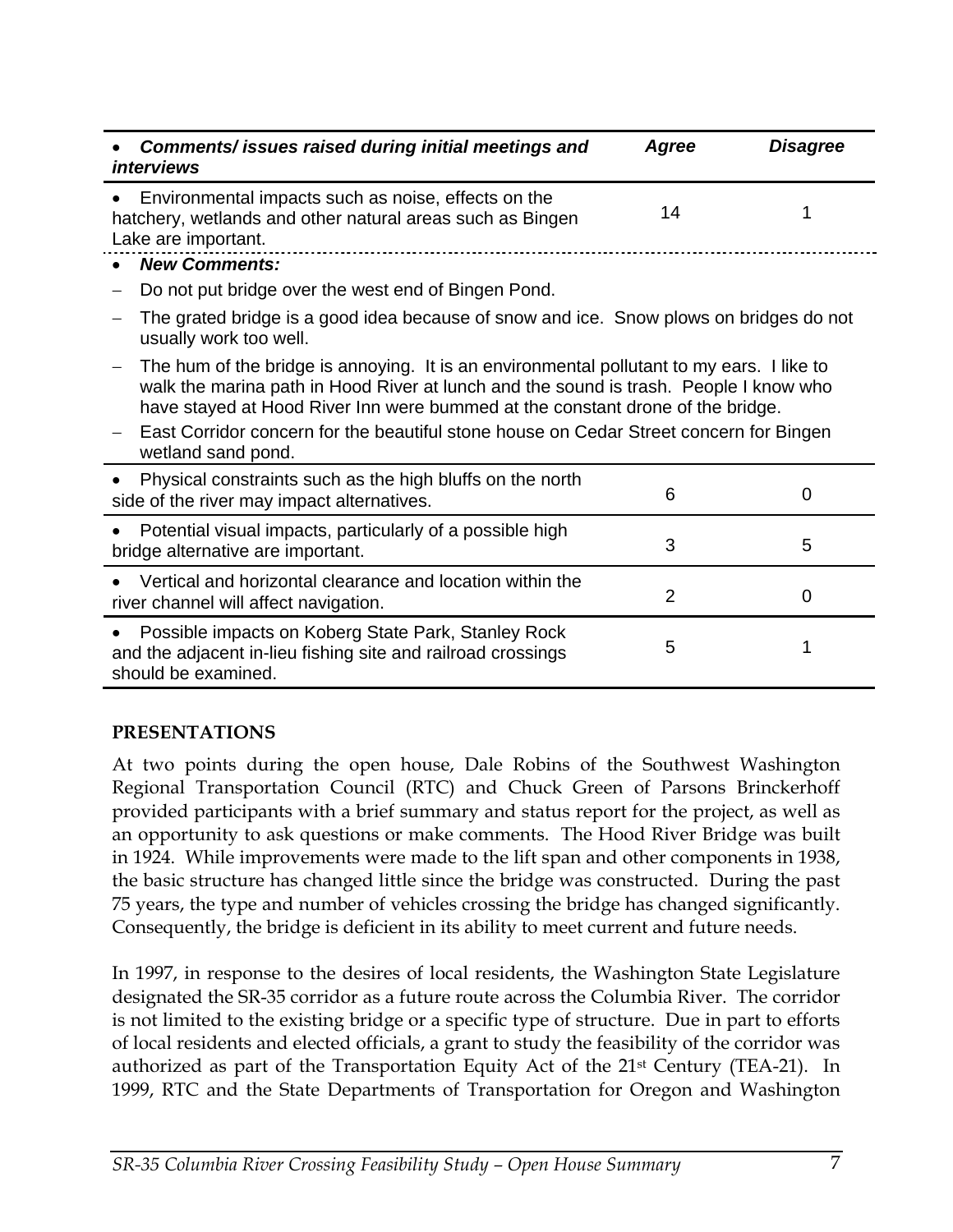formed a Management Team and conducted the first (scoping) phase of the feasibility study. In doing so, they asked residents basic questions: 1) Is there a need for a feasibility study? and 2) What should be considered in the study?

This first phase resulted in the scope of work for the feasibility study currently underway, including the tiered approach and a preliminary list of issues and alternatives to be considered. The objective of the study is to identify short and longterm solutions for the corridor and a financing plan to implement them. Issues of particular concern that have been identified include safety concerns, tolls, access to bicycles and pedestrians, navigation impacts, environmental issues, economic impacts, and the location of a potential new or improved crossing.

A consulting team is assisting the Management Team in identifying and evaluating technical issues. At the outset, a wide range of possible alternatives is being identified and reviewed in Tier 1 of the study. In Tier 2, these options will be narrowed to a short list of more promising alternatives and evaluated in greater detail. In Tier 3, a single preferred long-term alternative, as well as short-term strategies to address identified issues and a financing plan will be developed. At the conclusion of each Tier, the Management Team will decide whether to continue with the study or determine that a new or improved crossing is not practical or desirable. Because federal funds are being used to pay for the project, it must comply with regulations specified in the National Environmental Policy Act (NEPA) and an Environmental Assessment or Environmental Impact Statement or other environmental assessment document likely will be produced. This meeting is part of the formal information gathering or "scoping" phase associated with the NEPA process. The study also must address requirements of the Columbia Gorge National Scenic Act, as well as other federal, state and local laws and regulations.

To date, the consulting and management team have completed the following activities:

- Met twice with members of a Steering Committee of local elected and appointed officials and a Local Advisory Committee of citizens and interest group members.
- Held an initial public meeting.
- Conducted stakeholder interviews with 25 community leaders and interested parties.
- Distributed a community survey, receiving over 360 responses from local residents and employees.
- Completed a baseline conditions report.
- Developed initial screening criteria, using them to assess preliminary corridor and facility options.
- Drafted an interagency agreement for use in the Merger/Accord process.